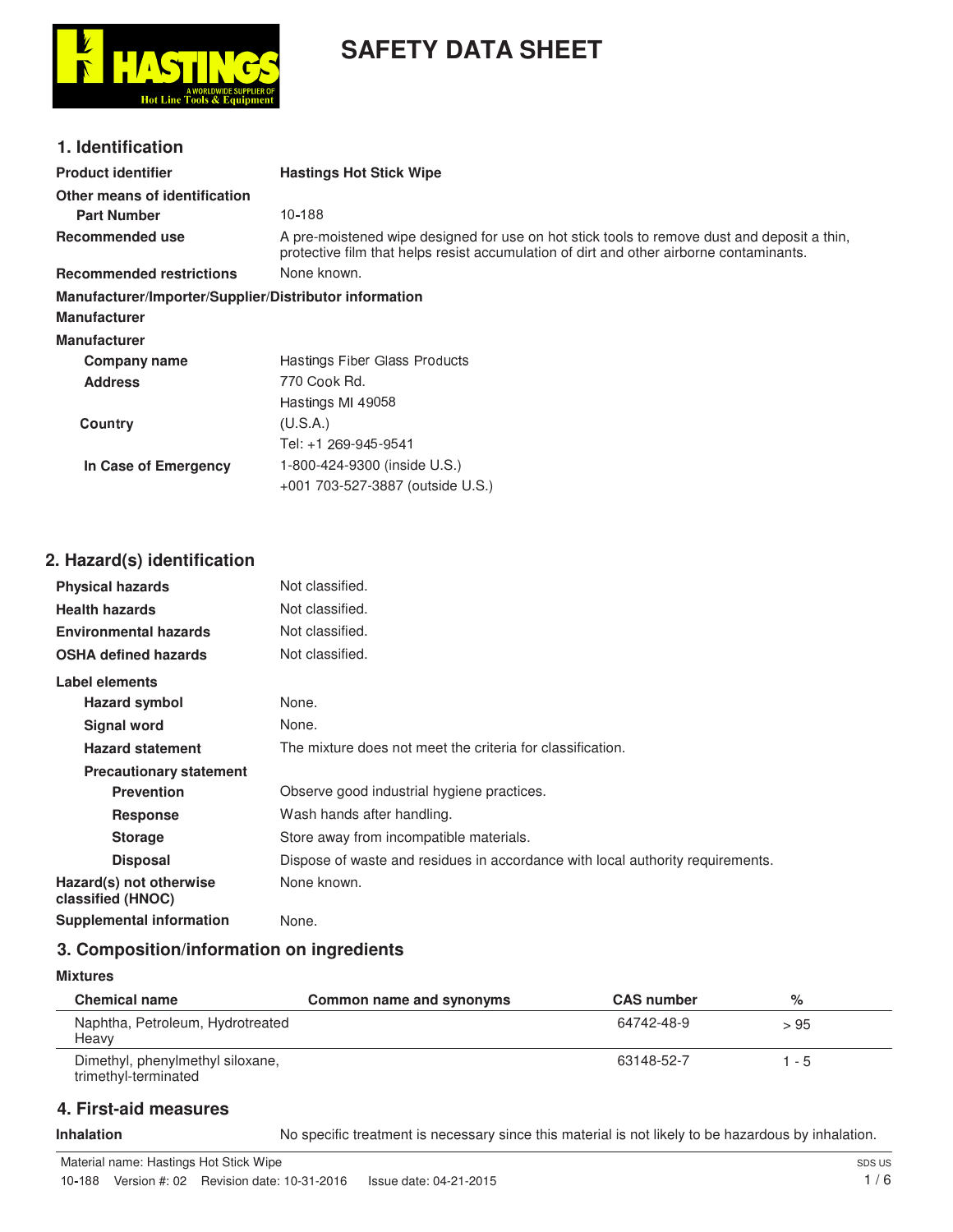| <b>Skin contact</b>                                                          | Prolonged contact of wipe with skin may be irritating. Wash off with warm water and soap. Get<br>medical attention if irritation develops and persists.                                                                                                                                                                                                                                                |
|------------------------------------------------------------------------------|--------------------------------------------------------------------------------------------------------------------------------------------------------------------------------------------------------------------------------------------------------------------------------------------------------------------------------------------------------------------------------------------------------|
| Eye contact                                                                  | Wipe can cause substantial but temporary eye irritation. Immediately flush with plenty of water for<br>at least 15 minutes. If easy to do, remove contact lenses. Continue rinsing. Get medical attention if<br>irritation develops and persists.                                                                                                                                                      |
| Ingestion                                                                    | In the unlikely event of swallowing contact a physician or poison control center.                                                                                                                                                                                                                                                                                                                      |
| <b>Most important</b><br>symptoms/effects, acute and<br>delayed              | Direct contact with eyes may cause temporary irritation. Exposed individuals may experience eye<br>tearing, redness, and discomfort.                                                                                                                                                                                                                                                                   |
| Indication of immediate<br>medical attention and special<br>treatment needed | Treat symptomatically.                                                                                                                                                                                                                                                                                                                                                                                 |
| <b>General information</b>                                                   | Get medical attention if symptoms occur.                                                                                                                                                                                                                                                                                                                                                               |
| 5. Fire-fighting measures                                                    |                                                                                                                                                                                                                                                                                                                                                                                                        |
| Suitable extinguishing media                                                 | Water fog. Foam. Dry chemical powder. Carbon dioxide (CO2).                                                                                                                                                                                                                                                                                                                                            |
| <b>Unsuitable extinguishing</b><br>media                                     | Do not use water jet as an extinguisher, as this will spread the fire.                                                                                                                                                                                                                                                                                                                                 |
| Specific hazards arising from<br>the chemical                                | During fire, gases hazardous to health may be formed.                                                                                                                                                                                                                                                                                                                                                  |
| Special protective equipment<br>and precautions for firefighters             | Self-contained breathing apparatus and full protective clothing must be worn in case of fire.                                                                                                                                                                                                                                                                                                          |
| <b>Fire fighting</b><br>equipment/instructions                               | Use water spray to cool unopened containers.                                                                                                                                                                                                                                                                                                                                                           |
| <b>Specific methods</b>                                                      | Use standard firefighting procedures and consider the hazards of other involved materials.                                                                                                                                                                                                                                                                                                             |
| <b>General fire hazards</b>                                                  | No unusual fire or explosion hazards noted.                                                                                                                                                                                                                                                                                                                                                            |
| 6. Accidental release measures                                               |                                                                                                                                                                                                                                                                                                                                                                                                        |
| Personal precautions,<br>protective equipment and<br>emergency procedures    | Eliminate all ignition sources (no smoking, flares, sparks, or flames in immediate area).                                                                                                                                                                                                                                                                                                              |
| <b>Methods and materials for</b><br>containment and cleaning up              | Mechanically pick up material and place in a proper container for disposal. For waste disposal, see<br>section 13 of the SDS.                                                                                                                                                                                                                                                                          |
| <b>Environmental precautions</b>                                             | Avoid discharge into drains, water courses or onto the ground.                                                                                                                                                                                                                                                                                                                                         |
| 7. Handling and storage                                                      |                                                                                                                                                                                                                                                                                                                                                                                                        |
| <b>Precautions for safe handling</b>                                         | Do not handle, store or open near an open flame, sources of heat or sources of ignition. Protect<br>material from direct sunlight. Avoid contact with skin and eyes. Observe good industrial hygiene<br>practices.                                                                                                                                                                                     |
| Conditions for safe storage,<br>including any incompatibilities              | Keep tightly closed in a dry, cool and well-ventilated place.                                                                                                                                                                                                                                                                                                                                          |
| 8. Exposure controls/personal protection                                     |                                                                                                                                                                                                                                                                                                                                                                                                        |
| <b>Occupational exposure limits</b>                                          | This mixture has no ingredients that have PEL, TLV, or other recommended exposure limit.                                                                                                                                                                                                                                                                                                               |
| <b>Biological limit values</b>                                               | No biological exposure limits noted for the ingredient(s).                                                                                                                                                                                                                                                                                                                                             |
| Appropriate engineering<br>controls                                          | Good general ventilation (typically 10 air changes per hour) should be used. Ventilation rates<br>should be matched to conditions. If applicable, use process enclosures, local exhaust ventilation,<br>or other engineering controls to maintain airborne levels below recommended exposure limits. If<br>exposure limits have not been established, maintain airborne levels to an acceptable level. |
| Eye/face protection                                                          | Individual protection measures, such as personal protective equipment<br>Not normally needed.                                                                                                                                                                                                                                                                                                          |

| <b>Skin protection</b>                   |                                                                                                                                                         |
|------------------------------------------|---------------------------------------------------------------------------------------------------------------------------------------------------------|
| <b>Hand protection</b>                   | Chemical resistant gloves are recommended.                                                                                                              |
| <b>Other</b>                             | Avoid contact with the skin. Wear appropriate chemical resistant clothing.                                                                              |
| <b>Respiratory protection</b>            | Respiratory protection not required.                                                                                                                    |
| <b>Thermal hazards</b>                   | Not applicable.                                                                                                                                         |
| <b>General hygiene</b><br>considerations | Handle in accordance with good industrial hygiene and safety practice. Wash hands after<br>handling. Do not eat, drink or smoke when using the product. |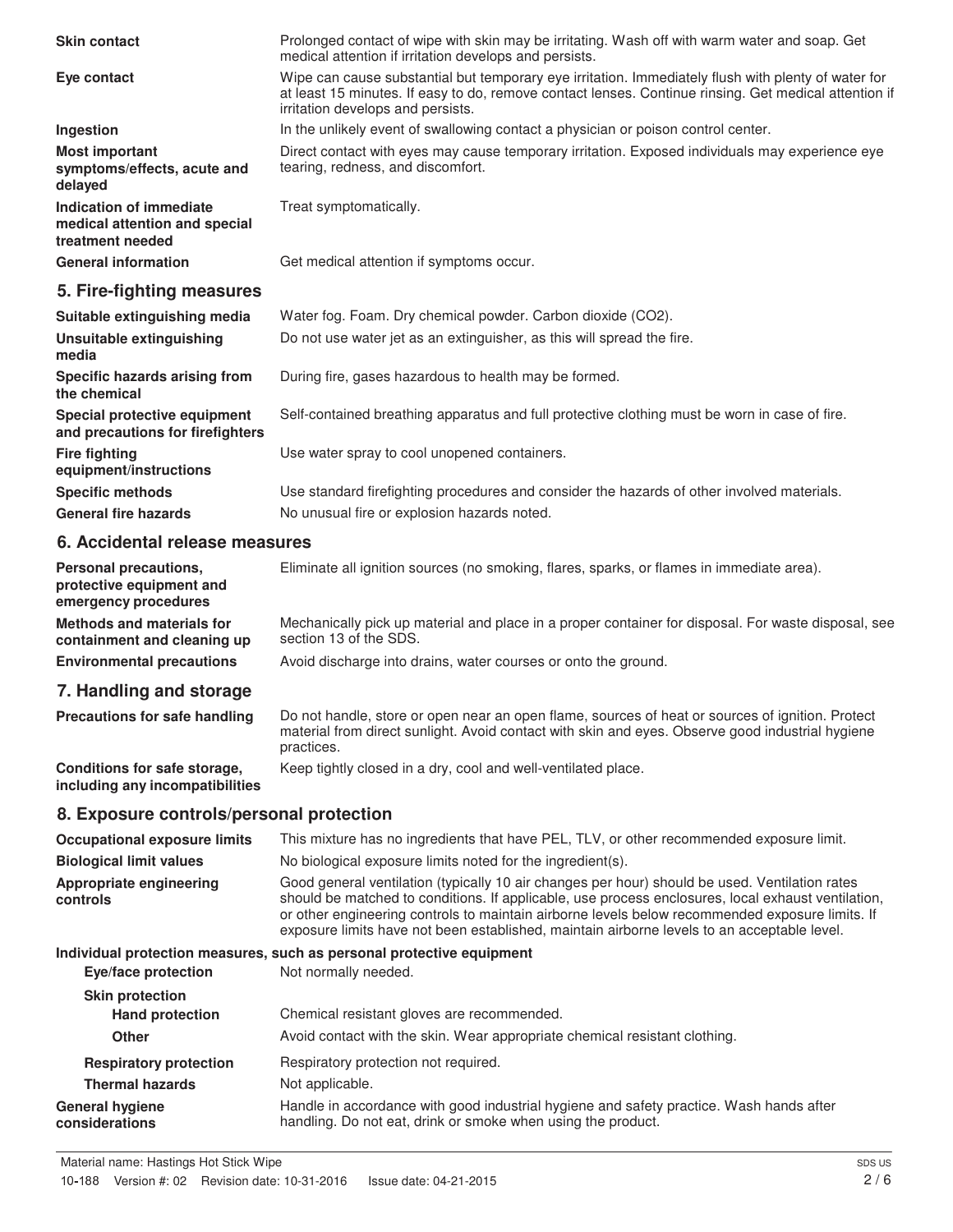## **9. Physical and chemical properties**

| Appearance                                        |                                                                                               |
|---------------------------------------------------|-----------------------------------------------------------------------------------------------|
| <b>Physical state</b>                             | Solid.                                                                                        |
| Form                                              | Liquid saturated on wipe.                                                                     |
| <b>Color</b>                                      | White.                                                                                        |
| Odor                                              | Slight petroleum odor                                                                         |
| <b>Odor threshold</b>                             | Not applicable.                                                                               |
| pH                                                | Not applicable.                                                                               |
| Melting point/freezing point                      | Not applicable.                                                                               |
| Initial boiling point and boiling<br>range        | 311 °F (155 °C) (liquid)                                                                      |
| <b>Flash point</b>                                | $> 104.0$ °F ( $> 40.0$ °C) (liquid)                                                          |
| <b>Evaporation rate</b>                           | Not applicable.                                                                               |
| Flammability (solid, gas)                         | Not available.                                                                                |
| Upper/lower flammability or explosive limits      |                                                                                               |
| <b>Flammability limit - lower</b><br>(%)          | 0.7 (liquid)                                                                                  |
| <b>Flammability limit - upper</b><br>(%)          | 5.6 (liquid)                                                                                  |
| Explosive limit - lower (%)                       | Not applicable.                                                                               |
| Explosive limit - upper (%)                       | Not applicable.                                                                               |
| Vapor pressure                                    | 1.46 mm Hg (liquid)                                                                           |
| <b>Vapor density</b>                              | Not applicable.                                                                               |
| <b>Relative density</b>                           | Not applicable.                                                                               |
| Solubility(ies)                                   |                                                                                               |
| <b>Solubility (water)</b>                         | Not soluble.                                                                                  |
| <b>Partition coefficient</b><br>(n-octanol/water) | Not applicable.                                                                               |
| <b>Auto-ignition temperature</b>                  | 689 °F (365 °C) (liquid)                                                                      |
| <b>Decomposition temperature</b>                  | Not applicable.                                                                               |
| <b>Viscosity</b>                                  | Not applicable.                                                                               |
| 10. Stability and reactivity                      |                                                                                               |
| <b>Reactivity</b>                                 | The product is stable and non-reactive under normal conditions of use, storage and transport. |
| <b>Chemical stability</b>                         | Material is stable under normal conditions.                                                   |
| <b>Possibility of hazardous</b><br>reactions      | No dangerous reaction known under conditions of normal use.                                   |
| <b>Conditions to avoid</b>                        | Avoid heat, sparks, open flames and other ignition sources.                                   |
| Incompatible materials                            | Strong oxidizing agents.                                                                      |
| <b>Hazardous decomposition</b>                    | Carbon oxides.                                                                                |

**products**

## **11. Toxicological information**

#### **Information on likely routes of exposure**

| <b>Inhalation</b>                                                                  | No adverse effects due to inhalation are expected.                                                                                   |
|------------------------------------------------------------------------------------|--------------------------------------------------------------------------------------------------------------------------------------|
| <b>Skin contact</b>                                                                | Prolonged contact of wipe with skin may be irritating.                                                                               |
| Eye contact                                                                        | Direct contact with eyes may cause temporary irritation.                                                                             |
| Ingestion                                                                          | Expected to be a low ingestion hazard.                                                                                               |
| Symptoms related to the<br>physical, chemical and<br>toxicological characteristics | Direct contact with eyes may cause temporary irritation. Exposed individuals may experience eye<br>tearing, redness, and discomfort. |

**Information on toxicological effects**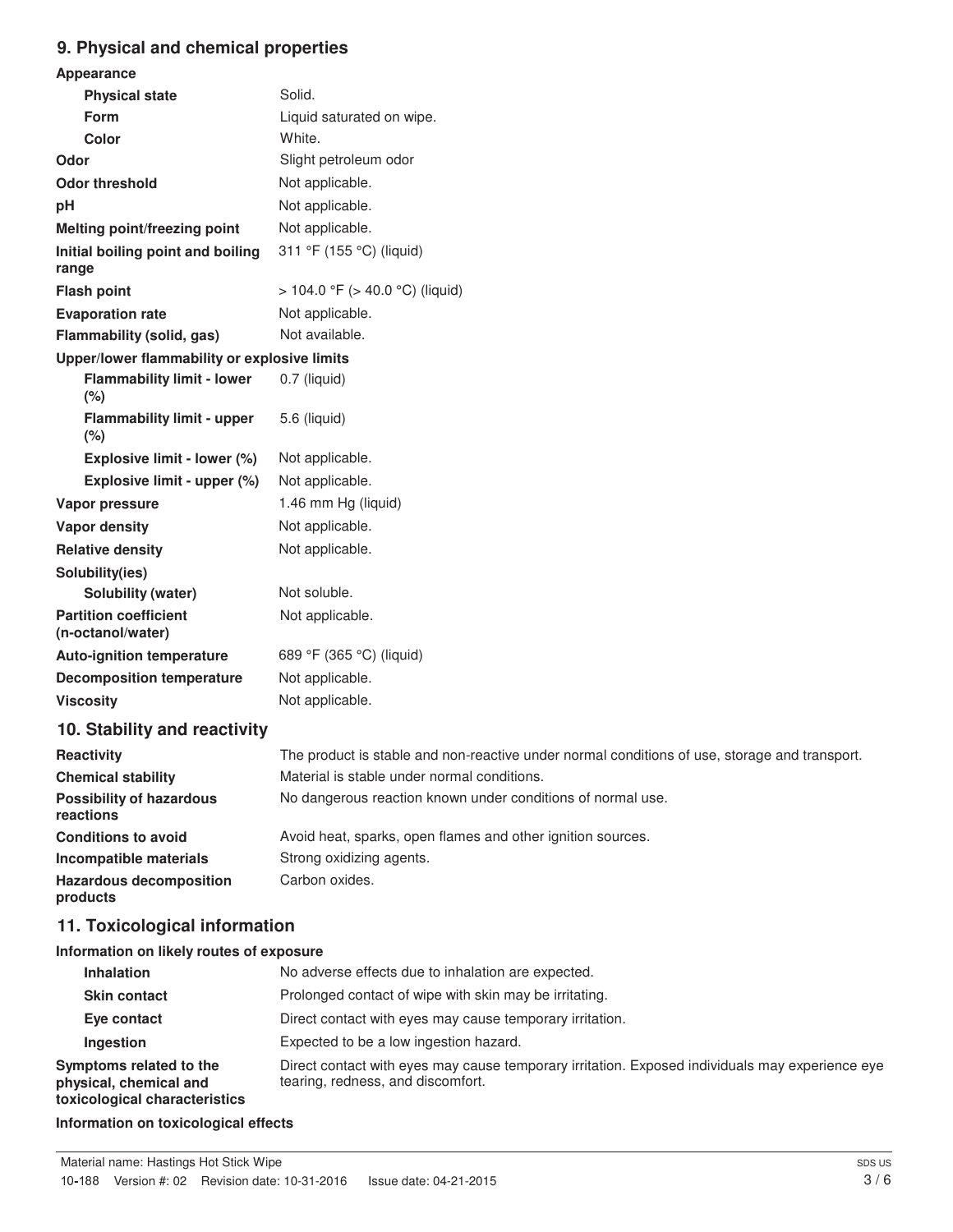| <b>Acute toxicity</b>                                   | Not expected to be acutely toxic.                                                                                                                                                                                      |                        |
|---------------------------------------------------------|------------------------------------------------------------------------------------------------------------------------------------------------------------------------------------------------------------------------|------------------------|
| <b>Components</b>                                       | <b>Species</b>                                                                                                                                                                                                         | <b>Test Results</b>    |
| Naphtha, Petroleum, Hydrotreated Heavy (CAS 64742-48-9) |                                                                                                                                                                                                                        |                        |
| <b>Acute</b>                                            |                                                                                                                                                                                                                        |                        |
| Dermal                                                  |                                                                                                                                                                                                                        |                        |
| LD50                                                    | Rabbit                                                                                                                                                                                                                 | > 1900 mg/kg, 24 Hours |
| <b>Inhalation</b>                                       |                                                                                                                                                                                                                        |                        |
| Vapor<br><b>LC50</b>                                    | Rat                                                                                                                                                                                                                    |                        |
| Oral                                                    |                                                                                                                                                                                                                        | > 4980 mg/m3, 4 Hours  |
| LD50                                                    | Rat                                                                                                                                                                                                                    | 4820 mg/kg             |
| <b>Skin corrosion/irritation</b>                        | Prolonged skin contact may cause temporary irritation.                                                                                                                                                                 |                        |
| Serious eye damage/eye                                  | Direct contact with eyes may cause temporary irritation.                                                                                                                                                               |                        |
| irritation                                              |                                                                                                                                                                                                                        |                        |
| Respiratory or skin sensitization                       |                                                                                                                                                                                                                        |                        |
| <b>Respiratory sensitization</b>                        | Not a respiratory sensitizer.                                                                                                                                                                                          |                        |
| <b>Skin sensitization</b>                               | This product is not expected to cause skin sensitization.                                                                                                                                                              |                        |
| Germ cell mutagenicity                                  | No data available to indicate product or any components present at greater than 0.1% are<br>mutagenic or genotoxic.                                                                                                    |                        |
| Carcinogenicity                                         | This product is not considered to be a carcinogen by IARC, ACGIH, NTP, or OSHA.                                                                                                                                        |                        |
|                                                         | IARC Monographs. Overall Evaluation of Carcinogenicity                                                                                                                                                                 |                        |
| Not listed.                                             |                                                                                                                                                                                                                        |                        |
|                                                         | OSHA Specifically Regulated Substances (29 CFR 1910.1001-1050)                                                                                                                                                         |                        |
| Not regulated.                                          | US. National Toxicology Program (NTP) Report on Carcinogens                                                                                                                                                            |                        |
| Not listed.                                             |                                                                                                                                                                                                                        |                        |
| <b>Reproductive toxicity</b>                            | This product is not expected to cause reproductive or developmental effects.                                                                                                                                           |                        |
| Specific target organ toxicity -<br>single exposure     | Not classified.                                                                                                                                                                                                        |                        |
| Specific target organ toxicity -<br>repeated exposure   | Not classified.                                                                                                                                                                                                        |                        |
| <b>Aspiration hazard</b>                                | Not likely, due to the form of the product.                                                                                                                                                                            |                        |
| 12. Ecological information                              |                                                                                                                                                                                                                        |                        |
| <b>Ecotoxicity</b>                                      | The product is not classified as environmentally hazardous. However, this does not exclude the<br>possibility that large or frequent spills can have a harmful or damaging effect on the environment.                  |                        |
| Persistence and degradability                           | No data is available on the degradability of this product.                                                                                                                                                             |                        |
| <b>Bioaccumulative potential</b>                        | No data available.                                                                                                                                                                                                     |                        |
| <b>Mobility in soil</b>                                 | No data available.                                                                                                                                                                                                     |                        |
| Other adverse effects                                   | None known.                                                                                                                                                                                                            |                        |
| 13. Disposal considerations                             |                                                                                                                                                                                                                        |                        |
| <b>Disposal instructions</b>                            | Collect and reclaim or dispose in sealed containers at licensed waste disposal site.                                                                                                                                   |                        |
| <b>Local disposal regulations</b>                       | Dispose in accordance with all applicable regulations.                                                                                                                                                                 |                        |
| Hazardous waste code                                    | The waste code should be assigned in discussion between the user, the producer and the waste<br>disposal company.                                                                                                      |                        |
| Waste from residues / unused<br>products                | Dispose of in accordance with local regulations. Empty containers or liners may retain some<br>product residues. This material and its container must be disposed of in a safe manner (see:<br>Disposal instructions). |                        |
| <b>Contaminated packaging</b>                           | Empty containers should be taken to an approved waste handling site for recycling or disposal.<br>Since emptied containers may retain product residue, follow label warnings even after container is<br>emptied.       |                        |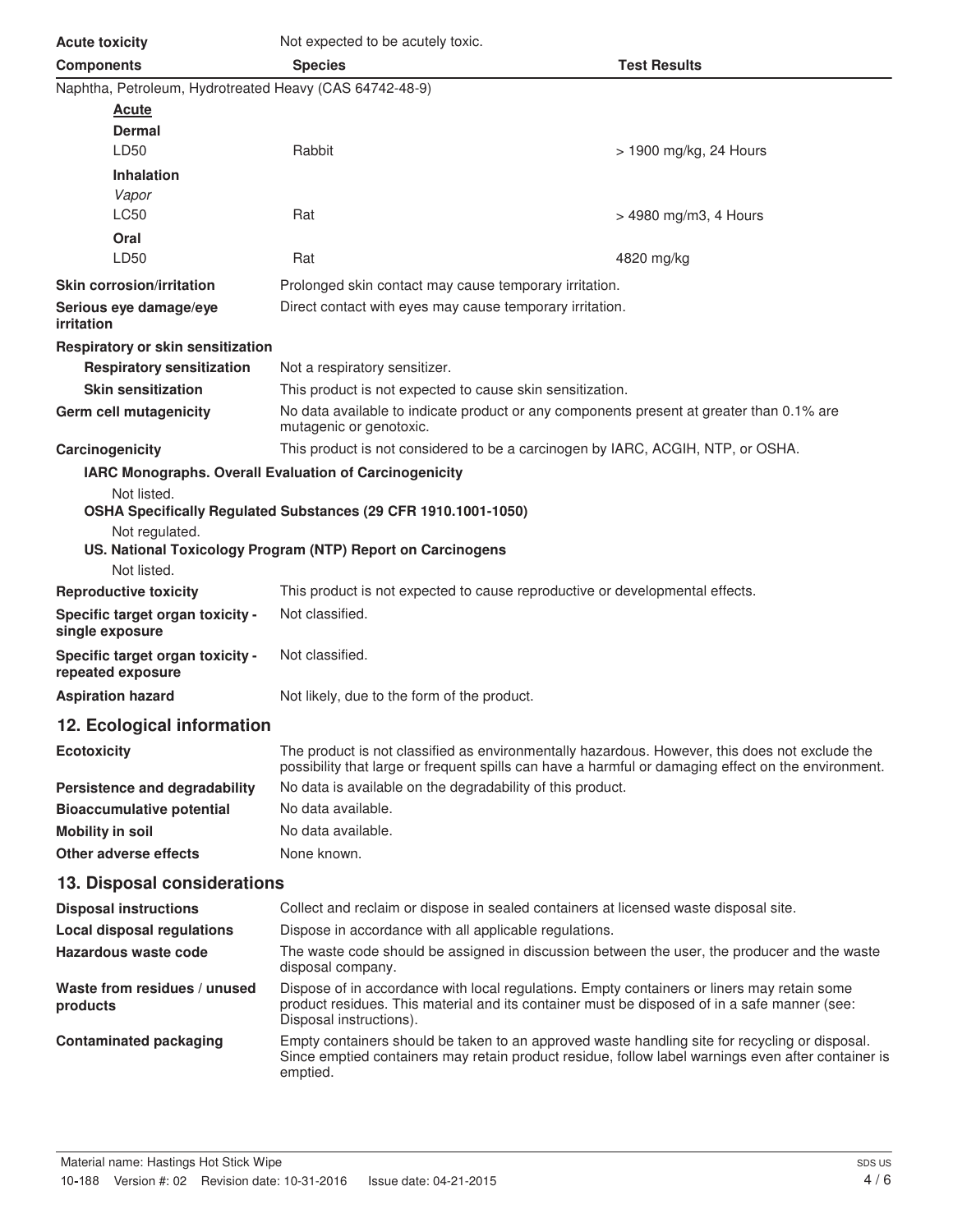#### **14. Transport information**

#### **DOT**

Not regulated as dangerous goods.

(See Special Provision 47)

#### **IATA**

Not regulated as dangerous goods.

(See Special Provision A46)

#### **IMDG**

Not regulated as dangerous goods. (See Special Provision 216)

**Transport in bulk according to** Not applicable. **Annex II of MARPOL 73/78 and**

**the IBC Code**

#### **15. Regulatory information**

#### **US federal regulations**

This product is not known to be a "Hazardous Chemical" as defined by the OSHA Hazard Communication Standard, 29 CFR 1910.1200.

## **TSCA Section 12(b) Export Notification (40 CFR 707, Subpt. D)** Not regulated.

**CERCLA Hazardous Substance List (40 CFR 302.4)**

Not listed.

**SARA 304 Emergency release notification**

Not regulated.

**OSHA Specifically Regulated Substances (29 CFR 1910.1001-1050)**

Not regulated.

**Hazard categories**

#### **Superfund Amendments and Reauthorization Act of 1986 (SARA)**

| Immediate Hazard - No  |
|------------------------|
| Delayed Hazard - No    |
| Fire Hazard - No       |
| Pressure Hazard - No   |
| Reactivity Hazard - No |
|                        |

#### **SARA 302 Extremely hazardous substance**

Not listed.

**SARA 311/312 Hazardous** No **chemical**

#### **SARA 313 (TRI reporting)** Not regulated.

#### **Other federal regulations**

**Clean Air Act (CAA) Section 112 Hazardous Air Pollutants (HAPs) List**

Not regulated.

#### **Clean Air Act (CAA) Section 112(r) Accidental Release Prevention (40 CFR 68.130)**

Not regulated.

**Safe Drinking Water Act** Not regulated. **(SDWA)**

#### **US state regulations**

**US. California. Candidate Chemicals List. Safer Consumer Products Regulations (Cal. Code Regs, tit. 22, 69502.3, subd. (a))**

Naphtha, Petroleum, Hydrotreated Heavy (CAS 64742-48-9)

#### **International Inventories**

| Country(s) or region | Inventory name |
|----------------------|----------------|
|----------------------|----------------|

United States & Puerto Rico Toxic Substances Control Act (TSCA) Inventory Yes

\*A "Yes" indicates that all components of this product comply with the inventory requirements administered by the governing country(s) A "No" indicates that one or more components of the product are not listed or exempt from listing on the inventory administered by the governing country(s).

### **16. Other information, including date of preparation or last revision**

**Compare Continue Continue Continue Continue in Property**